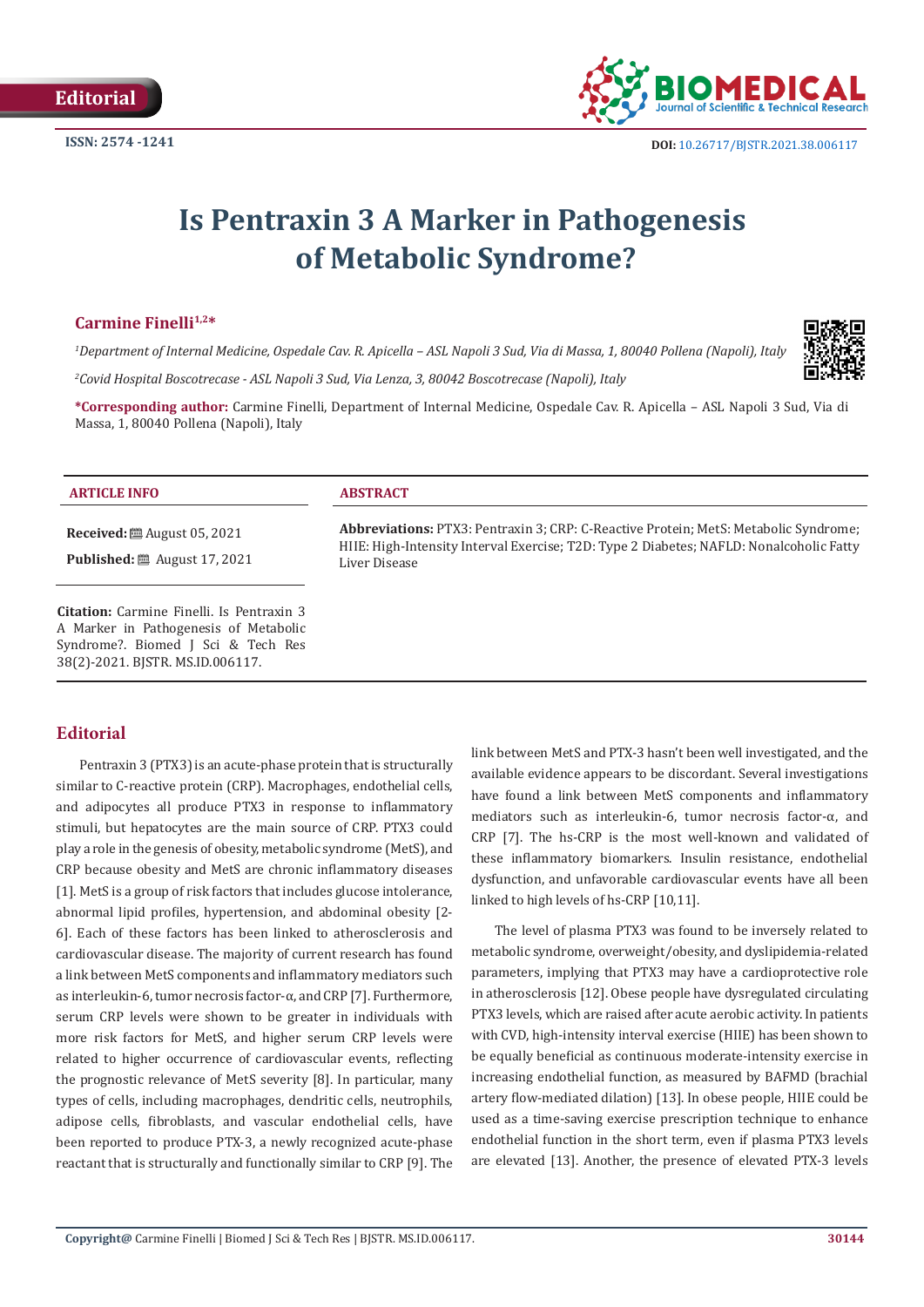in the blood is linked to intermediate to severe obstructive sleep apnea syndrome [14]. For sleep apnea syndrome research, the PTX-3 biomarker appears to be a promising option [14]. Because high-quality technical diagnostic and treatment equipment, as well as highly-educated and experienced staff, sleep apnea syndrome is associated with considerable cardio-, cerebrovascular, metabolic, and hormonal comorbidities, it is one of the more expensive medical specialty [14].

Patients with type 2 diabetes (T2D) are more likely to develop nonalcoholic fatty liver disease (NAFLD). PTX3 is an inflammatory marker and a cardiovascular risk factor, as said. In patients with T2D, PTX3 is linked to TC, TG, LDL-C, apo B, and apo C3. Only in NAFLD patients do associations with LDL-C and apolipoproteins persist. The findings of our study could help us better understand the factors that influence PTX3 in T2D patients and, as a result, provide more tailored treatment [15]. PTX3 seems to be an unique therapy target for GLP-1RAs, a pharmacological family that has the potential to bridge the gap between T2D and NAFLD while also preventing cardiovascular disease (on a primary or secondary basis). In addition to explicate this logical and intriguing theory, prospective human trials using GLP-1RAs in patients with T2D and NAFLD, examining their influence on PTX3, are needed [16]. This could be a key component of tailored treatment for individuals with T2D, NAFLD, or cardiovascular disease who want to improve their prognosis. PTX3 could be a useful biomarker and therapy target for GLP-1RAs in this scenario [17]. The presence of PTX-3 was linked to the severity of MetS, as well as other inflammatory markers and cardiovascular testing [18]. Pentraxin 3 could be a precursor to cardiovascular disease in children who are overweight too [19]. Therefore, the level of PTX3 in a child's blood can be used to measure cardiovascular risk, allowing for early intervention and prevention of future cardiovascular disorders [20]. Future longitudinal studies are needed to evaluate the predictive value of pentraxin 3 for MetS. However, the mechanisms and therapeutic potential of PTX3 in MetS remained to be investigated.

#### **Disclosure Statement**

The author declare that there are no conflicts of interest.

### **References**

- 1. [Agrawal A, Singh PP, Bottazzi B, Garlanda C, Mantovani A \(2009\) Pattern](https://pubmed.ncbi.nlm.nih.gov/19799114/)  [recognition by pentraxins. Adv Exp Med Biol 653: 98-116.](https://pubmed.ncbi.nlm.nih.gov/19799114/)
- 2. [Finelli C, Sommella L, Gioia S, La Sala N, Tarantino G \(2013\) Should](https://pubmed.ncbi.nlm.nih.gov/23764746/)  [visceral fat be reduced to increase longevity?. Ageing Res Rev 12\(4\):](https://pubmed.ncbi.nlm.nih.gov/23764746/)  [996-1004.](https://pubmed.ncbi.nlm.nih.gov/23764746/)
- 3. [Finelli C \(2020\) Obesity, Physical Activity and Covid-19: Current](https://econpapers.repec.org/article/abfjournl/v_3a30_3ay_3a2020_3ai_3a1_3ap_3a23004-23006.htm)  [Condition. Biomed J Sci & Tech Res 30\(1\).](https://econpapers.repec.org/article/abfjournl/v_3a30_3ay_3a2020_3ai_3a1_3ap_3a23004-23006.htm)
- 4. [Finelli C \(2021\) Micro RNAS And Potential Role as Obesity Predictors At](https://biomedres.us/fulltexts/BJSTR.MS.ID.005421.php) [Period Of Covid-19. Biomed J Sci & Tech Res 33\(4\).](https://biomedres.us/fulltexts/BJSTR.MS.ID.005421.php)
- 5. [Finelli C \(2021\) Obesity and the Frailty Syndrome at Period of Covid-19.](https://biomedres.us/pdfs/BJSTR.MS.ID.005470.pdf) [Biomed J Sci & Tech Res 33\(5\).](https://biomedres.us/pdfs/BJSTR.MS.ID.005470.pdf)
- 6. [Finelli C \(2021\) Metabolic Syndrome and Fetuin-A: Framework of](https://biomedres.us/pdfs/BJSTR.MS.ID.005980.pdf) [Situation. Biomed J Sci & Tech Res 37\(2\).](https://biomedres.us/pdfs/BJSTR.MS.ID.005980.pdf)
- 7. [Mohammadi M, Gozashti MH, Aghadavood M, Mehdizadeh MR,](https://pubmed.ncbi.nlm.nih.gov/29090232/) [Hayatbakhsh MM \(2017\) Clinical Significance of Serum IL-6 and TNF-α](https://pubmed.ncbi.nlm.nih.gov/29090232/) [Levels in Patients with Metabolic Syndrome. Rep Biochem Mol Biol 6\(1\):](https://pubmed.ncbi.nlm.nih.gov/29090232/) [74-79.](https://pubmed.ncbi.nlm.nih.gov/29090232/)
- 8. [Ellulu MS, Patimah I, Khaza'ai H, Rahmat A, Abed Y \(2017\) Obesity and](https://pubmed.ncbi.nlm.nih.gov/28721154/) [inflammation: the linking mechanism and the complications. Arch Med](https://pubmed.ncbi.nlm.nih.gov/28721154/) [Sci 13\(4\): 851-863.](https://pubmed.ncbi.nlm.nih.gov/28721154/)
- 9. [Daigo K, Inforzato A, Barajon I, Garlanda C, Bottazzi B, et al. \(2016\)](https://pubmed.ncbi.nlm.nih.gov/27782337/) [Pentraxins in the activation and regulation of innate immunity. Immunol](https://pubmed.ncbi.nlm.nih.gov/27782337/) [Rev 274\(1\): 202-217.](https://pubmed.ncbi.nlm.nih.gov/27782337/)
- 10. [Tarantino G, Costantini S, Finelli C, Capone F, Guerriero E, et al. \(2014\)](https://pubmed.ncbi.nlm.nih.gov/25092442/) [Is serum Interleukin-17 associated with early atherosclerosis in obese](https://pubmed.ncbi.nlm.nih.gov/25092442/) [patients?. J Transl Med 12: 214.](https://pubmed.ncbi.nlm.nih.gov/25092442/)
- 11. [Tarantino G, Costantini S, Finelli C, Capone F, Guerriero E, et al. \(2014\)](https://pubmed.ncbi.nlm.nih.gov/25268946/) [Carotid intima-media thickness is predicted by combined eotaxin levels](https://pubmed.ncbi.nlm.nih.gov/25268946/) [and severity of hepatic steatosis at ultrasonography in obese patients](https://pubmed.ncbi.nlm.nih.gov/25268946/) [with Nonalcoholic Fatty Liver Disease. PLoS One 9\(9\): e105610.](https://pubmed.ncbi.nlm.nih.gov/25268946/)
- 12. [Lee R, Ahn HR, Shin MH, Kim HN, Lee YH, et al. \(2019\) Association of](https://pubmed.ncbi.nlm.nih.gov/30674758/) [Plasma Pentraxin-3 Level with Lipid Levels and Cardiovascular Risk](https://pubmed.ncbi.nlm.nih.gov/30674758/) [Factors in People with No History of Lipid-Lowering Medication: the](https://pubmed.ncbi.nlm.nih.gov/30674758/) [Dong-gu Study. J Atheroscler Thromb 26\(8\): 738-745.](https://pubmed.ncbi.nlm.nih.gov/30674758/)
- 13. [Slusher AL, Fico BG, Dodge KM, Garten RS, Ferrandi PJ, et al. \(2021\)](https://pubmed.ncbi.nlm.nih.gov/33638689/) [Impact of acute high-intensity interval exercise on plasma pentraxin 3](https://pubmed.ncbi.nlm.nih.gov/33638689/) [and endothelial function in obese individuals-a pilot study. Eur J Appl](https://pubmed.ncbi.nlm.nih.gov/33638689/) [Physiol 121\(6\): 1567-1577.](https://pubmed.ncbi.nlm.nih.gov/33638689/)
- 14. [Slouka D, Kucera R, Gal B, Betka J, Skalova A \(2019\) Biomarkers a](https://pubmed.ncbi.nlm.nih.gov/31785215/) [possibility for monitoring of obstructive sleep apnea syndrome. Neuro](https://pubmed.ncbi.nlm.nih.gov/31785215/) [Endocrinol Lett 40\(2\): 85-92.](https://pubmed.ncbi.nlm.nih.gov/31785215/)
- 15. Trojak A, Waluś[-Miarka M, Kapusta M, Miarka P, Kawalec E, et al. \(2019\)](https://pubmed.ncbi.nlm.nih.gov/31469122/) [Serum pentraxin 3 concentration in patients with type 2 diabetes and](https://pubmed.ncbi.nlm.nih.gov/31469122/) [nonalcoholic fatty liver disease. Pol Arch Intern Med 129\(7-8\): 499-505.](https://pubmed.ncbi.nlm.nih.gov/31469122/)
- 16. [Patoulias D, Kalogirou MS, Stavropoulos K, Imprialos K, Doumas M](https://pubmed.ncbi.nlm.nih.gov/31566590/) [\(2019\) Pentraxin 3 in patients with type 2 diabetes and nonalcoholic](https://pubmed.ncbi.nlm.nih.gov/31566590/) [fatty liver disease: a promising treatment target for glucagon-like](https://pubmed.ncbi.nlm.nih.gov/31566590/) [peptide-1 receptor agonists. Pol Arch Intern Med 129\(9\): 648-649.](https://pubmed.ncbi.nlm.nih.gov/31566590/)
- 17. Waluś[-Miarka M, Kapusta M, Miarka P, Trojak A, Idzior-Walu](https://pubmed.ncbi.nlm.nih.gov/31566589/)ś B, et al. [\(2019\) Pentraxin 3 in patients with type 2 diabetes and nonalcoholic](https://pubmed.ncbi.nlm.nih.gov/31566589/) [fatty liver disease: a promising treatment target for glucagon-like](https://pubmed.ncbi.nlm.nih.gov/31566589/) [peptide-1 receptor agonists. Authors' reply. Pol Arch Intern Med 129\(9\):](https://pubmed.ncbi.nlm.nih.gov/31566589/) [649-650.](https://pubmed.ncbi.nlm.nih.gov/31566589/)
- 18. [Zlibut A, Bocsan IC, Pop RM, Vesa SC, Bheecarry K, et al. \(2019\) Role](https://pubmed.ncbi.nlm.nih.gov/31560233/) [of pentraxin-3 in risk assessment of patients with metabolic syndrome.](https://pubmed.ncbi.nlm.nih.gov/31560233/) [Physiol Int 106\(3\): 283-293.](https://pubmed.ncbi.nlm.nih.gov/31560233/)
- 19. [Dervisoglu P, Elmas B \(2021\) Pentraxin 3 as a Marker for Cardiovascular](https://pubmed.ncbi.nlm.nih.gov/33716459/) [Disease Risk in Overweight and Obese Children. Acta Cardiol Sin 37\(2\):](https://pubmed.ncbi.nlm.nih.gov/33716459/) [177-183.](https://pubmed.ncbi.nlm.nih.gov/33716459/)
- 20. [Chen YT, Wang HH, Liu PY \(2021\) Pentraxin 3: A Biomarker Link](https://pubmed.ncbi.nlm.nih.gov/33716460/) [between Inflammation and Cardiovascular Risk among Obese Children.](https://pubmed.ncbi.nlm.nih.gov/33716460/) [Acta Cardiol Sin 37\(2\): 184-185.](https://pubmed.ncbi.nlm.nih.gov/33716460/)